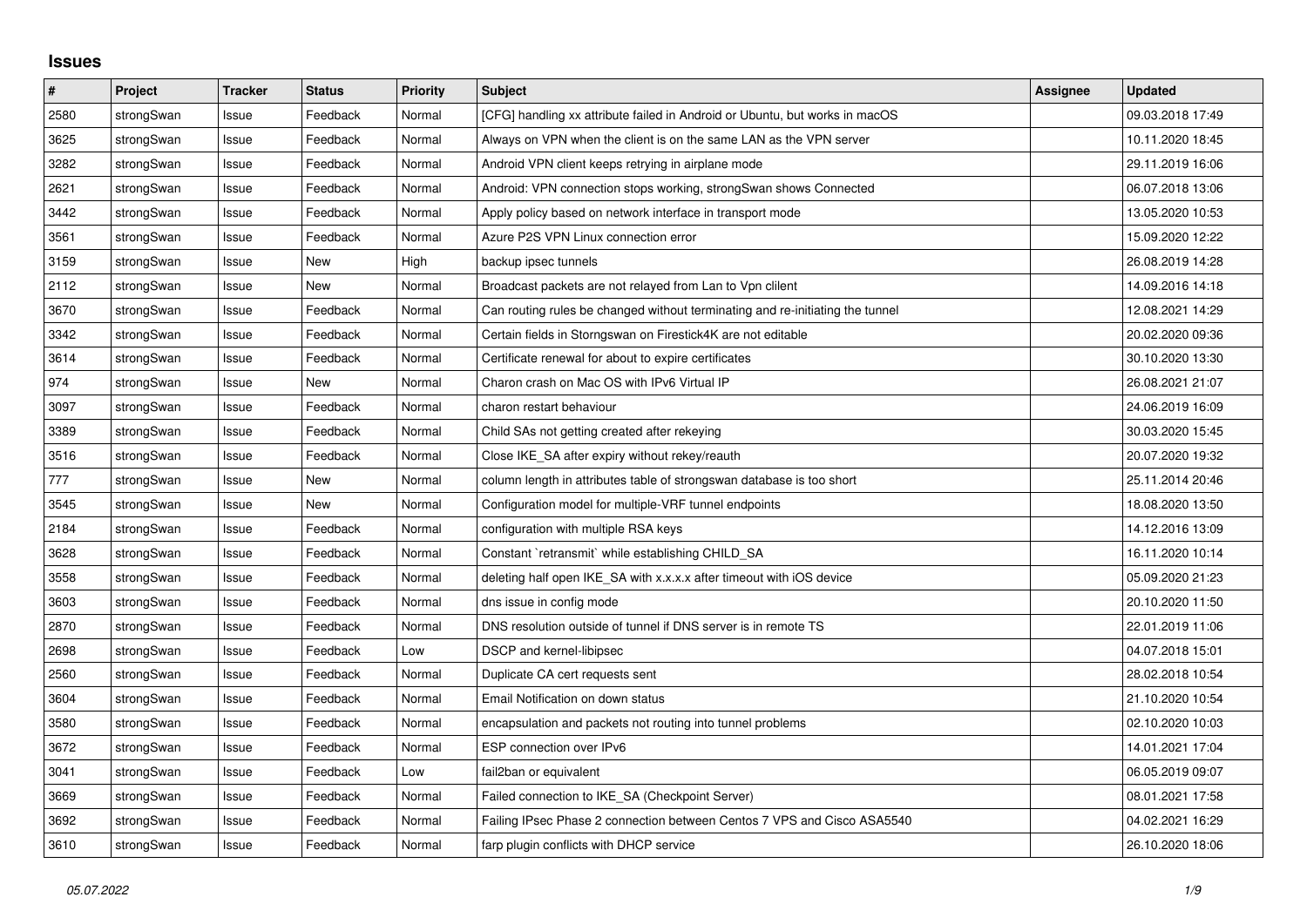| $\vert$ # | Project    | <b>Tracker</b> | <b>Status</b> | <b>Priority</b> | <b>Subject</b>                                                                                                                      | Assignee | <b>Updated</b>   |
|-----------|------------|----------------|---------------|-----------------|-------------------------------------------------------------------------------------------------------------------------------------|----------|------------------|
| 3565      | strongSwan | Issue          | Feedback      | Normal          | Filtering out logs or plugin in to do so                                                                                            |          | 16.09.2020 11:45 |
| 3151      | strongSwan | Issue          | Feedback      | Normal          | Forecast stops forwarding multicast                                                                                                 |          | 26.08.2019 14:06 |
| 3304      | strongSwan | Issue          | Feedback      | Normal          | Found unsupported critical X.509 extension: X509v3 Name Constraints                                                                 |          | 13.01.2020 14:50 |
| 3498      | strongSwan | Issue          | Feedback      | Normal          | FreeBSD + dhcp+farp plugin                                                                                                          |          | 22.01.2021 10:44 |
| 3617      | strongSwan | Issue          | Feedback      | Normal          | full-offload swanctl.conf                                                                                                           |          | 03.11.2020 17:24 |
| 2319      | strongSwan | Issue          | Feedback      | Normal          | gives up trying to bring up connection after DNS SERVFAIL                                                                           |          | 08.05.2017 15:41 |
| 3685      | strongSwan | Issue          | Feedback      | Normal          | giving up after 5 retransmits                                                                                                       |          | 03.02.2021 16:59 |
| 2077      | strongSwan | Issue          | Feedback      | Normal          | Grace period before reassigning offline IP lease                                                                                    |          | 06.10.2017 10:44 |
| 2178      | strongSwan | Issue          | New           | Normal          | ha and updown                                                                                                                       |          | 01.12.2016 13:53 |
| 3650      | strongSwan | Issue          | Feedback      | Normal          | HA behaves very strange                                                                                                             |          | 04.12.2020 08:53 |
| 1289      | strongSwan | Issue          | New           | Normal          | HA plugin should sync last sent packet                                                                                              |          | 01.02.2016 13:59 |
| 697       | strongSwan | Issue          | <b>New</b>    | Normal          | HA: nodes fail to sync data because of UDP packet drops                                                                             |          | 09.09.2014 14:29 |
| 926       | strongSwan | Issue          | New           | Normal          | HA: resync errors when a node is joining a cluster                                                                                  |          | 10.04.2015 15:05 |
| 3642      | strongSwan | Issue          | Feedback      | Normal          | How to distinguish encapsulated packets from different interfaces                                                                   |          | 30.11.2020 09:38 |
| 2357      | strongSwan | Issue          | Feedback      | Normal          | How to initiate IPsec SA Transport Mode without IKE?                                                                                |          | 18.01.2021 18:36 |
| 1383      | strongSwan | Issue          | Feedback      | Normal          | How to limit the amount of the installed Child SAs                                                                                  |          | 08.04.2016 11:20 |
| 2464      | strongSwan | Issue          | New           | Normal          | How to Loadbalance strongswan IPsec via NGINX?                                                                                      |          | 12.11.2017 19:16 |
| 3678      | strongSwan | Issue          | Feedback      | Normal          | IKE authentication credentials are unacceptable - Ubuntu Server - Windows 10 client                                                 |          | 19.01.2021 18:29 |
| 3573      | strongSwan | Issue          | Feedback      | Normal          | ike2 and transit traffic                                                                                                            |          | 05.10.2020 10:55 |
| 1422      | strongSwan | Issue          | Feedback      | Normal          | IKEv1: IKE_SA reauth vs. CHILD_SA rekey race prevents IKE_SA reauthentication in time                                               |          | 20.04.2016 15:06 |
| 3683      | strongSwan | Issue          | Feedback      | Normal          | IKEV2 connection fail to rekey process                                                                                              |          | 28.01.2021 13:25 |
| 973       | strongSwan | Issue          | New           | Normal          | IKEv2 dpd + auto=route + tunnel downtime cause additional CHILD_SAs                                                                 |          | 29.05.2015 17:40 |
| 817       | strongSwan | Issue          | Feedback      | Normal          | <b>IKEv2 IPv6 Router Advertisement</b>                                                                                              |          | 27.03.2020 17:14 |
| 3403      | strongSwan | lssue          | Feedback      | Normal          | IKEv2 natd false detection                                                                                                          |          | 09.04.2020 14:19 |
| 2682      | strongSwan | Issue          | New           | Normal          | IMV/IMC (re)Attestation                                                                                                             |          | 07.06.2018 21:25 |
| 3652      | strongSwan | Issue          | Feedback      | Normal          | In strongswan ipsec.conf, how to set the "ike" parameters so that it can support all hash Algorithm<br>and DH group server support? |          | 08.12.2020 12:35 |
| 3377      | strongSwan | Issue          | Feedback      | Normal          | Interface ID not configured during HA synchronization                                                                               |          | 18.03.2020 10:15 |
| 3552      | strongSwan | Issue          | Feedback      | Normal          | Internet disconnects after once VPN is established                                                                                  |          | 30.08.2020 05:35 |
| 2394      | strongSwan | Issue          | Feedback      | Normal          | IP is not assigned after re-authentication                                                                                          |          | 04.08.2017 19:03 |
| 3597      | strongSwan | Issue          | Feedback      | Normal          | IPSec Client on CentOS 8 - Can't connect using ShrewSoft VPN config file                                                            |          | 21.10.2020 16:38 |
| 3578      | strongSwan | Issue          | Feedback      | Normal          | ipsec connection to FortiClient VPN                                                                                                 |          | 28.09.2020 15:08 |
| 3629      | strongSwan | Issue          | Feedback      | Normal          | IPSec enc only on specific dport/proto                                                                                              |          | 16.11.2020 10:04 |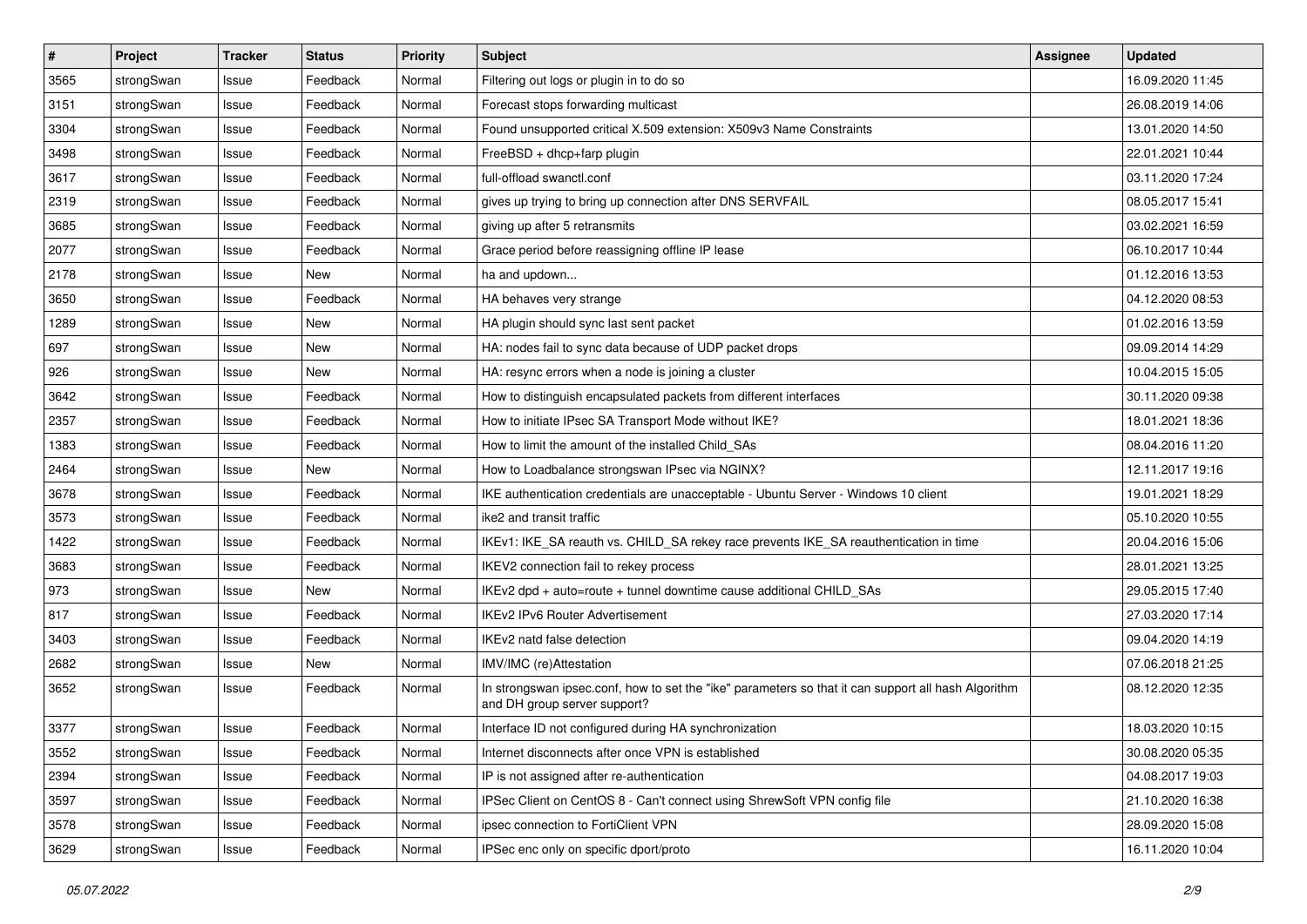| $\vert$ # | Project    | <b>Tracker</b> | <b>Status</b> | <b>Priority</b> | <b>Subject</b>                                                                                          | Assignee | <b>Updated</b>   |
|-----------|------------|----------------|---------------|-----------------|---------------------------------------------------------------------------------------------------------|----------|------------------|
| 702       | strongSwan | Issue          | New           | Normal          | ipsec route mode, Strongswan as responder may result collsion in INIT exchange, and ike                 |          | 12.09.2014 16:34 |
| 3537      | strongSwan | Issue          | Feedback      | Normal          | IPv6 Packets are not transferred from server to client through IPSec using RPC protocol                 |          | 01.09.2020 12:50 |
| 2400      | strongSwan | Issue          | Feedback      | Normal          | Is DPD supposed to detect dead tunnel, or dead IKE instance                                             |          | 11.01.2019 22:53 |
| 3647      | strongSwan | Issue          | Feedback      | Normal          | Is it possible to receive INTERNAL_IP4_SUBNET attributes in updown scripts                              |          | 02.12.2020 17:06 |
| 3682      | strongSwan | Issue          | Feedback      | Normal          | Is there a way to mark special case traffic bypass the traffic selectors?                               |          | 03.02.2021 16:44 |
| 3499      | strongSwan | Issue          | Feedback      | Normal          | ISAKMP Signature hash algorithm / EAP-TLS Authentification                                              |          | 30.06.2020 10:40 |
| 357       | strongSwan | Issue          | New           | Normal          | Lifetime in case of IKEv1                                                                               |          | 18.05.2015 10:40 |
| 541       | strongSwan | Issue          | New           | Normal          | List of servers in client config (Failover)                                                             |          | 13.08.2014 15:10 |
| 3613      | strongSwan | Issue          | Feedback      | Low             | Load-test jobs scheduled after tunnels are terminated                                                   |          | 28.10.2020 12:06 |
| 3254      | strongSwan | Issue          | Feedback      | Normal          | Log level in android level                                                                              |          | 08.11.2019 08:36 |
| 2701      | strongSwan | Issue          | New           | Normal          | Low bandwidth when Iperfing data thorugh IPSEC tunnel                                                   |          | 07.07.2020 13:38 |
| 522       | strongSwan | Issue          | New           | Normal          | Mac OS X native application won't update network interface for DNS lookups                              |          | 08.07.2014 10:23 |
| 3392      | strongSwan | Issue          | Feedback      | Normal          | mark=%unique and no Internet-connection with VPN                                                        |          | 31.07.2020 15:26 |
| 725       | strongSwan | lssue          | New           | High            | Mediation connection get stuck if peer is not online                                                    |          | 03.10.2014 12:02 |
| 1157      | strongSwan | Issue          | Feedback      | Normal          | Message ID overflow RFC 5996 2.2                                                                        |          | 12.10.2015 13:52 |
| 1456      | strongSwan | Issue          | Feedback      | Normal          | Missing Tunnel-Client-Endpoint & Tunnel-Server-Endpoint AVP in RADIUS Accounting Start/Stop<br>messages |          | 11.05.2016 11:54 |
| 923       | strongSwan | Issue          | <b>New</b>    | Normal          | MOBIKE not working on HA cluster                                                                        |          | 09.04.2015 09:46 |
| 3663      | strongSwan | Issue          | Feedback      | Normal          | Multiple ways to end up with duplicate / redundant child SA entries                                     |          | 06.01.2021 16:15 |
| 730       | strongSwan | Issue          | New           | Normal          | NAT-NAT fallback                                                                                        |          | 09.10.2014 12:40 |
| 3593      | strongSwan | Issue          | Feedback      | Normal          | Need variable tracking make_before_break state into updown scripts                                      |          | 13.10.2020 09:59 |
| 3596      | strongSwan | lssue          | Feedback      | Normal          | no issuer certificate found for                                                                         |          | 21.10.2020 03:27 |
| 2260      | strongSwan | Issue          | New           | Normal          | Number of CHILD_SA for a single connection grows over time                                              |          | 28.02.2017 13:46 |
| 3566      | strongSwan | Issue          | Feedback      | Normal          | Number of simultaneous connections limited to 1000 in a cluster                                         |          | 18.09.2020 09:46 |
| 2816      | strongSwan | Issue          | Feedback      | Normal          | order of DNS entries is reversed in /etc/resolv.conf                                                    |          | 06.11.2018 10:41 |
| 3564      | strongSwan | Issue          | Feedback      | Normal          | Out of order packets are generated if strong swan is running on multiple cores                          |          | 16.09.2020 10:01 |
| 2671      | strongSwan | Issue          | New           | Normal          | Passing user-supplied cerificate file names to charon-nm is problematic                                 |          | 23.05.2018 21:27 |
| 2678      | strongSwan | Issue          | Feedback      | Normal          | Phase 1 issue                                                                                           |          | 07.06.2018 20:06 |
| 619       | strongSwan | Issue          | New           | Normal          | pki --issue should have an --out option                                                                 |          | 15.06.2014 00:26 |
| 2432      | strongSwan | Issue          | New           | Normal          | PLUTO_ME can be different for up-client and down-client                                                 |          | 21.09.2017 11:57 |
| 3609      | strongSwan | Issue          | Feedback      | Normal          | Potential DNS server IP address conflicts                                                               |          | 26.10.2020 11:12 |
| 3307      | strongSwan | Issue          | Feedback      | Normal          | Probable non compliance with RFC 7296 wrt traffic selector narrowing?                                   |          | 14.01.2020 16:19 |
| 3640      | strongSwan | Issue          | Feedback      | Normal          | Problem surfing via VPN form Android APK on a sepcific Mobile Operator                                  |          | 26.11.2020 11:43 |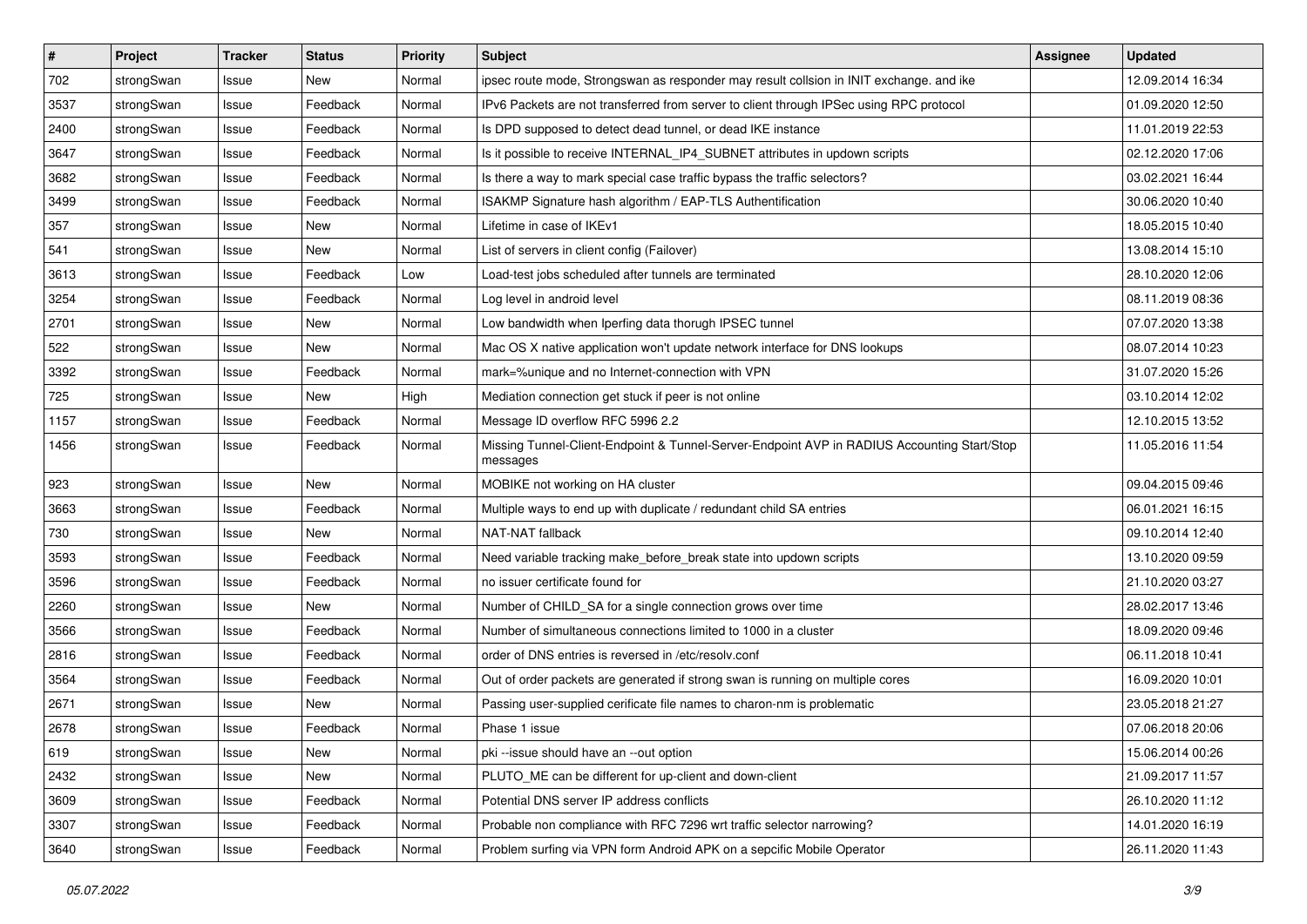| $\pmb{\#}$ | Project    | <b>Tracker</b> | <b>Status</b> | <b>Priority</b> | <b>Subject</b>                                                                                                                                          | <b>Assignee</b> | <b>Updated</b>   |
|------------|------------|----------------|---------------|-----------------|---------------------------------------------------------------------------------------------------------------------------------------------------------|-----------------|------------------|
| 1338       | strongSwan | Issue          | Feedback      | Normal          | problem with changing esp algorithm in strongswan                                                                                                       |                 | 10.03.2016 18:23 |
| 2966       | strongSwan | Issue          | Feedback      | Normal          | Problems with large amount of subnets in leftsubnet configuration                                                                                       |                 | 02.04.2019 10:35 |
| 2203       | strongSwan | Issue          | Feedback      | Normal          | Protecting symetric traffic using high availability in gateway to gateway setup (both active)                                                           |                 | 15.02.2017 14:20 |
| 2618       | strongSwan | Issue          | Feedback      | Normal          | Query regarding assignment of Tunnel IP                                                                                                                 |                 | 09.04.2018 10:57 |
| 2835       | strongSwan | Issue          | Feedback      | Normal          | Rekeyed SA can't be deleted in standby node                                                                                                             |                 | 19.12.2018 02:52 |
| 2110       | strongSwan | Issue          | Feedback      | Normal          | Remote Identity (IDr) in IKE AUTH Response is sent as hex-encoded binary value instead of text<br>when setting leftid to type KEY_ID (leftid=@#xxxxxxx) |                 | 13.09.2016 21:42 |
| 2964       | strongSwan | Issue          | Feedback      | Normal          | Route to IKE Gateway Fails to Update Under Particular Configuration                                                                                     |                 | 13.03.2019 10:38 |
| 3496       | strongSwan | Issue          | Feedback      | Normal          | Route-based VPN - transport mode                                                                                                                        |                 | 11.02.2021 09:55 |
| 3524       | strongSwan | Issue          | New           | Urgent          | Routing public IP addresses thru the VPN tunnel (Peer is Cisco ISR)                                                                                     |                 | 24.07.2020 03:15 |
| 3490       | strongSwan | Issue          | Feedback      | Normal          | Selecting incorrect auth mode for IKEv1                                                                                                                 |                 | 21.07.2020 21:26 |
| 2750       | strongSwan | Issue          | Feedback      | Normal          | setting WFP SA SPI failed: 0x80320035                                                                                                                   |                 | 27.05.2019 11:59 |
| 3154       | strongSwan | Issue          | Feedback      | Normal          | signature validation failed only with sha2                                                                                                              |                 | 20.08.2019 11:51 |
| 3686       | strongSwan | Issue          | Feedback      | Normal          | Site to clients IPsec and private IP                                                                                                                    |                 | 04.02.2021 11:11 |
| 3607       | strongSwan | Issue          | Feedback      | Normal          | statusall option reports transport established two or three times per IP at start-up                                                                    |                 | 27.10.2020 16:48 |
| 3298       | strongSwan | Issue          | New           | Normal          | strategies to improve strongswan performance per single SA                                                                                              |                 | 23.12.2019 14:05 |
| 3643       | strongSwan | Issue          | Feedback      | Normal          | Strongswan and FRR NHRP                                                                                                                                 |                 | 01.12.2020 10:55 |
| 2691       | strongSwan | Issue          | New           | Normal          | Strongswan and KSOFTIRQ cpu utilization                                                                                                                 |                 | 26.06.2018 14:34 |
| 3577       | strongSwan | Issue          | Feedback      | Normal          | StrongSwan Connection adding and deleting over network.                                                                                                 |                 | 28.09.2020 15:13 |
| 3687       | strongSwan | Issue          | Feedback      | Normal          | Strongswan ipsec do not forward package to host                                                                                                         |                 | 02.02.2021 14:40 |
| 3576       | strongSwan | Issue          | Feedback      | Normal          | strongswan on openwrt virtual ip inside ipsec tunnel                                                                                                    |                 | 25.09.2020 17:01 |
| 2726       | strongSwan | Issue          | Feedback      | Normal          | Strongswan selects wrong source IP                                                                                                                      |                 | 23.08.2018 13:38 |
| 3122       | strongSwan | Issue          | Feedback      | Normal          | Strongswan software iterupts                                                                                                                            |                 | 18.07.2019 02:27 |
| 2160       | strongSwan | Issue          | Feedback      | Normal          | support for opportunistic encryption                                                                                                                    |                 | 06.05.2020 10:32 |
| 3500       | strongSwan | Issue          | Feedback      | Normal          | swanctl --list-cert not listing all certs                                                                                                               |                 | 29.06.2020 15:25 |
| 3598       | strongSwan | Issue          | Feedback      | Normal          | swanctl on Windows: Support aborting execution                                                                                                          |                 | 19.10.2020 15:01 |
| 3630       | strongSwan | Issue          | Feedback      | Normal          | The certificate is loaded but not used.                                                                                                                 |                 | 18.11.2020 10:29 |
| 3654       | strongSwan | Issue          | Feedback      | Normal          | The L2tp/ipsec tunnel interface will not be delete when the connect abnormal interrupt.                                                                 |                 | 08.12.2020 12:24 |
| 1276       | strongSwan | Issue          | Feedback      | Normal          | Threading: ext-auth hook blocks any other connection attempt                                                                                            |                 | 27.01.2016 12:28 |
| 3268       | strongSwan | Issue          | Feedback      | Normal          | Traffic disruption -- policy-based VPN to AWS VPN service                                                                                               |                 | 15.11.2019 16:53 |
| 2446       | strongSwan | Issue          | Feedback      | Normal          | Traffic loss during IKE reauth despite make-before-break enabled                                                                                        |                 | 27.11.2017 17:12 |
| 2958       | strongSwan | Issue          | Feedback      | Normal          | Trap policies with unspecified remote IP covering multiple specific ports constantly produce new<br>IKE_SAs                                             |                 | 11.03.2019 15:03 |
| 3575       | strongSwan | Issue          | Feedback      | Normal          | Tunnel of IPv6 Over IPv4 not accespting Jumbo Packets                                                                                                   |                 | 23.09.2020 16:44 |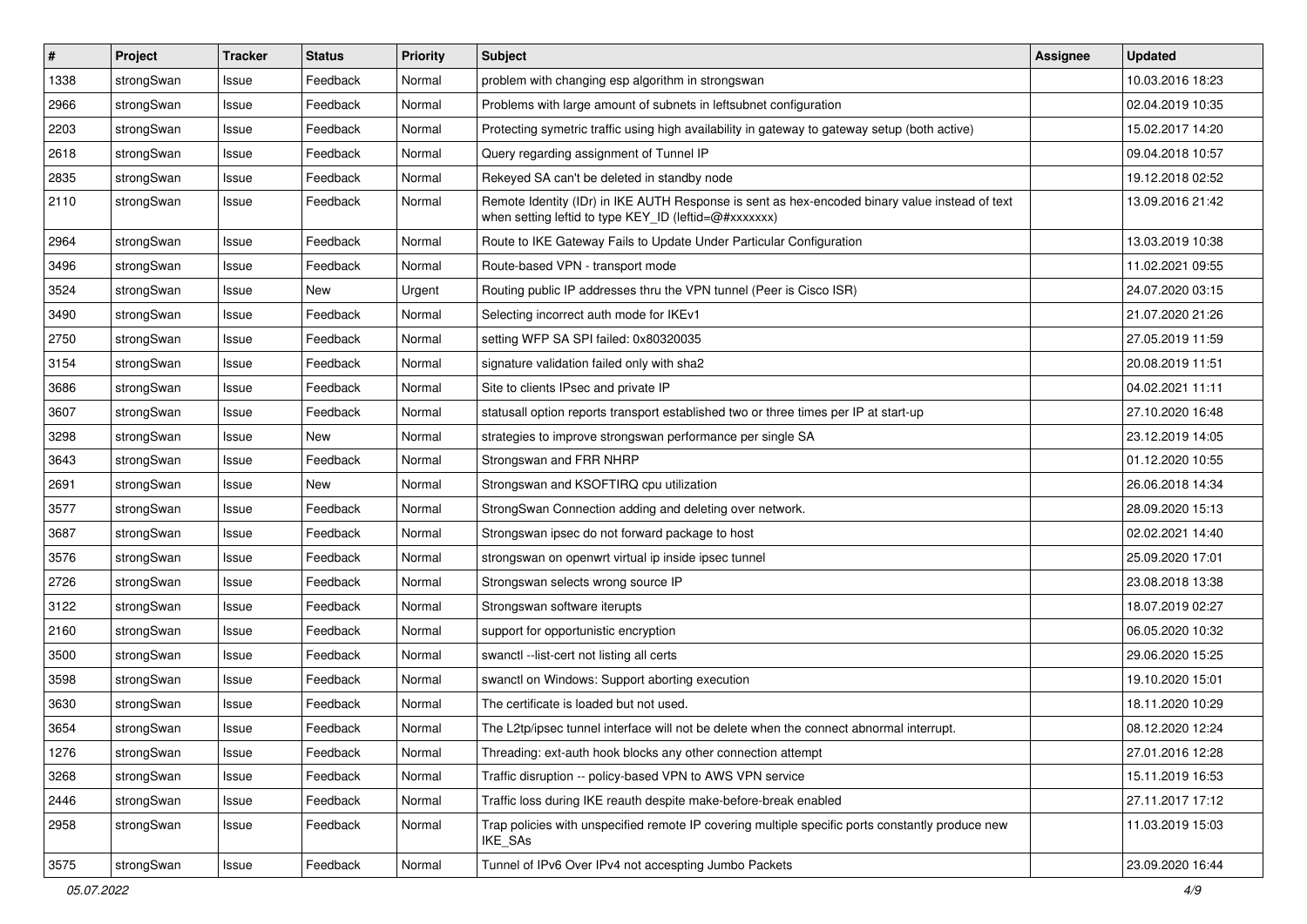| $\vert$ # | Project    | <b>Tracker</b> | <b>Status</b> | <b>Priority</b> | <b>Subject</b>                                                                                               | <b>Assignee</b> | <b>Updated</b>   |
|-----------|------------|----------------|---------------|-----------------|--------------------------------------------------------------------------------------------------------------|-----------------|------------------|
| 3592      | strongSwan | Issue          | Feedback      | Normal          | Tunnel reported as established but log show "found encrypted payload, but no transform set"                  |                 | 20.10.2020 10:37 |
| 352       | strongSwan | Issue          | Feedback      | Normal          | unable to allocate SPIs from kernel when running 32 bit binaries on 64 bit Linux                             |                 | 17.04.2018 14:59 |
| 3611      | strongSwan | Issue          | Feedback      | Normal          | Unable to Send Traffic Using NAT on EC2 Instance                                                             |                 | 27.10.2020 16:35 |
| 3662      | strongSwan | Issue          | Feedback      | Normal          | unamed session                                                                                               |                 | 04.01.2021 11:32 |
| 3366      | strongSwan | Issue          | Feedback      | Normal          | Uninstall "any" trap policy if start_action=trap with virtual IPs is used                                    |                 | 13.03.2020 14:57 |
| 3326      | strongSwan | Issue          | New           | Normal          | update custom routing table (table 220 by default) with new routes if new networks and routes<br>appear      |                 | 10.02.2020 12:01 |
| 2459      | strongSwan | Issue          | <b>New</b>    | High            | updown script deleted firewall rules at down-client in make-before-break responder side                      |                 | 05.11.2017 19:13 |
| 3534      | strongSwan | Issue          | New           | Urgent          | use of strongswan, ipvlan L2 and kernel ipsec                                                                |                 | 04.08.2020 20:59 |
| 3618      | strongSwan | Issue          | Feedback      | Normal          | Use side-band to configure strongswan's                                                                      |                 | 09.11.2020 10:38 |
| 1334      | strongSwan | Issue          | Feedback      | Normal          | Version 5.3.5, duplicated tunnel aftr IKE_SA rekeyed                                                         |                 | 10.03.2016 11:06 |
| 3568      | strongSwan | Issue          | Feedback      | Normal          | vpn connection is unstable                                                                                   |                 | 23.09.2020 16:28 |
| 2411      | strongSwan | Issue          | Feedback      | Normal          | VPN server name resolution is done via overlay DNS server upon IKE disconnect                                |                 | 22.08.2017 10:42 |
| 3588      | strongSwan | Issue          | Feedback      | Normal          | VPN setup over 4G                                                                                            |                 | 08.10.2020 14:13 |
| 3536      | strongSwan | Issue          | Feedback      | Normal          | When Create multiple tunnels restart ipsec service will establish fail.                                      |                 | 03.09.2020 13:58 |
| 3400      | strongSwan | Issue          | Feedback      | Normal          | Windows 10 IKEv2 rekeying fails                                                                              |                 | 16.04.2020 17:08 |
| 3072      | strongSwan | Issue          | Feedback      | Normal          | Windows 10: setting WFP SA SPI fails with error 0x80320014                                                   |                 | 29.05.2019 14:34 |
| 3671      | strongSwan | Issue          | Feedback      | Normal          | Windows client failed with 13843 against Strongswan via SQL backend                                          |                 | 13.01.2021 14:43 |
| 628       | strongSwan | Issue          | New           | Normal          | Windows Phone 8.1 - Certificate Pattern Matching                                                             |                 | 30.06.2014 14:06 |
| 3616      | strongSwan | Issue          | Feedback      | Normal          | With Strongswan 5.7.2, unique=never not allowing multiple clients to establish tunnels with same<br>identity |                 | 05.11.2020 12:32 |
| 1271      | strongSwan | Issue          | <b>New</b>    | Normal          | X.509 UTF-8 support                                                                                          |                 | 17.01.2016 14:39 |
| 3441      | strongSwan | Feature        | New           | Normal          | [Android] Lock modification of VPN configurations on work devices                                            |                 | 11.05.2020 10:00 |
| 1081      | strongSwan | Feature        | New           | Normal          | Active/standby VPN Gateway Failover                                                                          |                 | 21.08.2015 22:01 |
| 1207      | strongSwan | Feature        | New           | Normal          | Add more than 2 hosts support to HA plugin and make it configurable                                          |                 | 08.12.2015 05:05 |
| 368       | strongSwan | Feature        | New           | Low             | Add support for UNITY_DEF_DOMAIN mode config and pass domain to resolvconf                                   |                 | 27.07.2013 01:25 |
| 1482      | strongSwan | Feature        | Feedback      | Normal          | Allow changing init_limit_half_open etc. at runtime by reloading strongswan.conf                             |                 | 26.05.2016 14:49 |
| 3422      | strongSwan | Feature        | Feedback      | Normal          | Allow multiple local.id to be specified in a single connection?                                              |                 | 23.04.2020 13:19 |
| 1265      | strongSwan | Feature        | New           | Normal          | An option to disable NAT-T                                                                                   |                 | 23.06.2021 19:41 |
| 3398      | strongSwan | Feature        | New           | Normal          | Android client - allow configuring eap_id with EAP-TLS                                                       |                 | 06.04.2020 23:19 |
| 3135      | strongSwan | Feature        | Feedback      | Normal          | Android client - settings for connection re-try                                                              |                 | 12.08.2019 16:32 |
| 2409      | strongSwan | Feature        | Feedback      | Low             | Android client status details                                                                                |                 | 18.08.2017 13:23 |
| 3689      | strongSwan | Feature        | Feedback      | Normal          | Auto-connect on Wi-Fi network.                                                                               |                 | 03.02.2021 16:32 |
| 927       | strongSwan | Feature        | New           | Normal          | Charon: Implement route events and add an consumer in updown plugin                                          |                 | 11.04.2015 12:02 |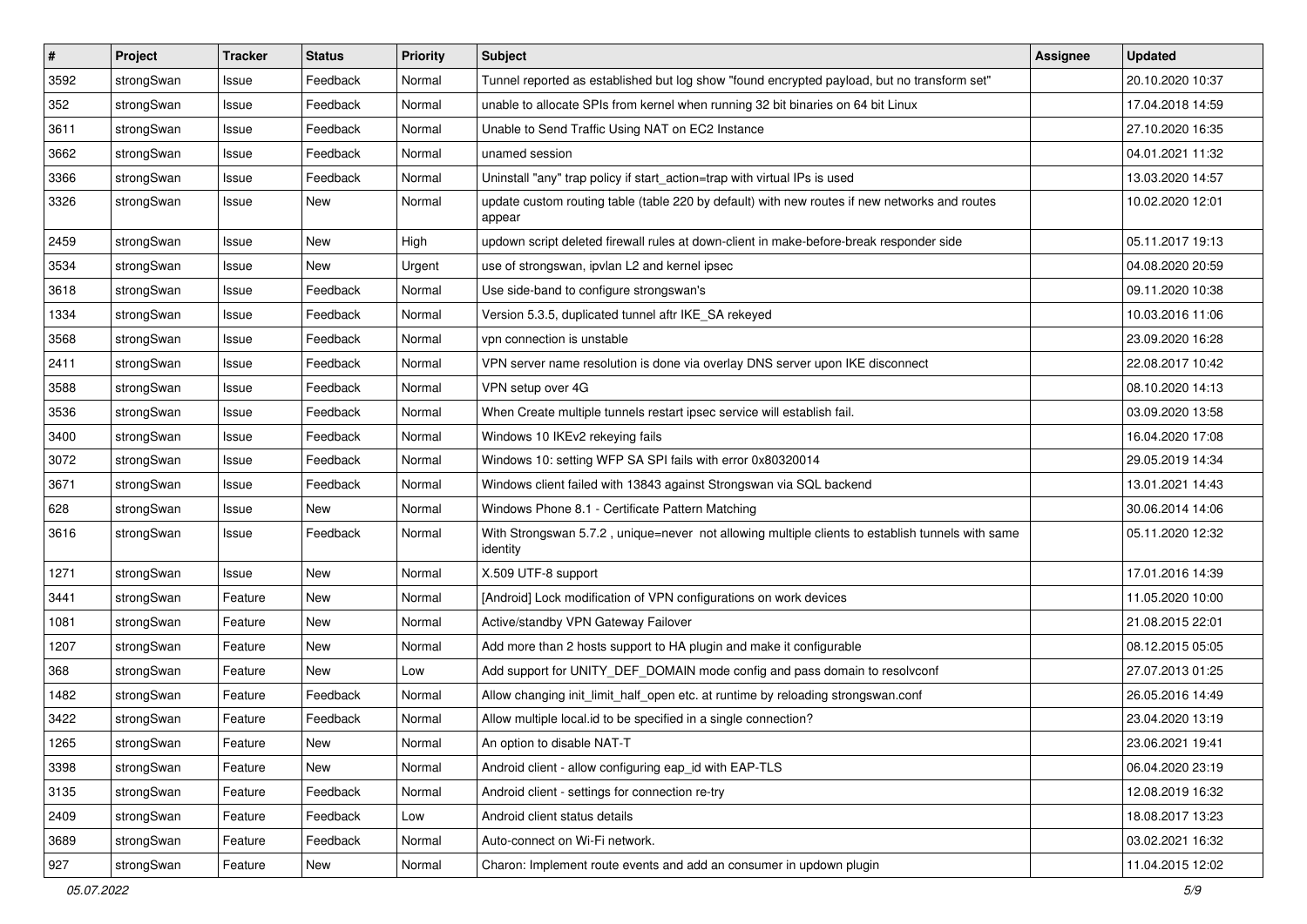| $\pmb{\#}$ | Project    | <b>Tracker</b> | <b>Status</b> | <b>Priority</b> | <b>Subject</b>                                                                                                          | <b>Assignee</b> | <b>Updated</b>   |
|------------|------------|----------------|---------------|-----------------|-------------------------------------------------------------------------------------------------------------------------|-----------------|------------------|
| 643        | strongSwan | Feature        | New           | Normal          | CNG/Bcrypt native Windows crypto plugin                                                                                 |                 | 10.07.2014 15:12 |
| 1057       | strongSwan | Feature        | New           | Normal          | conn switching based on eap identity                                                                                    |                 | 24.03.2020 10:14 |
| 746        | strongSwan | Feature        | New           | Normal          | Different radius server(s) for accounting                                                                               |                 | 22.10.2014 12:23 |
| 2729       | strongSwan | Feature        | Feedback      | Normal          | Does Swanctl provide the same option as Ipsec with the rightID using a %?                                               |                 | 20.09.2018 17:37 |
| 3244       | strongSwan | Feature        | New           | Low             | eap-peap on android                                                                                                     |                 | 04.11.2019 10:17 |
| 3104       | strongSwan | Feature        | Feedback      | Normal          | EAP-RADIUS: binding address feature for routers with multiple interfaces connected to LAN.                              |                 | 17.06.2021 02:26 |
| 1506       | strongSwan | Feature        | Feedback      | Normal          | Enhance DoS protection to deny users that failed Authentication                                                         |                 | 17.06.2016 14:31 |
| 1559       | strongSwan | Feature        | Feedback      | Normal          | Expose received XAUTH/EAP username/password prompts via VICI, send secrets via VICI on<br>prompt                        |                 | 09.05.2017 16:28 |
| 1008       | strongSwan | Feature        | Feedback      | Normal          | FARP for IPv6                                                                                                           |                 | 14.12.2015 20:59 |
| 312        | strongSwan | Feature        | New           | Normal          | Feature Request: Option to limit or disable sending of ADDITIONAL_*_ADDRESS list for MOBIKE<br>Responder                |                 | 13.03.2013 19:19 |
| 2814       | strongSwan | Feature        | Feedback      | Normal          | Force Keepalive Packets if There is no NAT                                                                              |                 | 29.10.2018 15:47 |
| 1082       | strongSwan | Feature        | Feedback      | Normal          | Framed-Route to set leftsubnet                                                                                          |                 | 07.10.2016 10:02 |
| 1251       | strongSwan | Feature        | New           | Normal          | FreeBSD HA                                                                                                              |                 | 11.01.2016 22:01 |
| 1079       | strongSwan | Feature        | Feedback      | Normal          | Future Plans for firwall configuration equivalent under FreeBSD                                                         |                 | 21.08.2015 15:58 |
| 2972       | strongSwan | Feature        | Feedback      | Normal          | how to add X509v3 Key Usage: Key Encipherment                                                                           |                 | 13.03.2019 13:59 |
| 2823       | strongSwan | Feature        | Feedback      | Low             | Implementing VPN peer failover                                                                                          |                 | 16.11.2018 10:25 |
| 2361       | strongSwan | Feature        | New           | Normal          | Import .sswan files from NetworkManager                                                                                 |                 | 12.06.2017 15:25 |
| 2185       | strongSwan | Feature        | Feedback      | Normal          | INTERNAL_IP4_SUBNET Attribute Support in Android Client                                                                 |                 | 10.12.2016 01:14 |
| 3075       | strongSwan | Feature        | New           | Normal          | <b>IPsec Labelling</b>                                                                                                  |                 | 29.05.2019 17:09 |
| 87         | strongSwan | Feature        | New           | Normal          | IPsec Multicast Support                                                                                                 |                 | 19.12.2014 14:20 |
| 3653       | strongSwan | Feature        | Feedback      | Normal          | Is there any possibility to pass any non-standard parameters for tunnels (ike or child sa) for use by<br>custom plugin? |                 | 08.12.2020 11:03 |
| 641        | strongSwan | Feature        | New           | Normal          | kernel-iph virtual IP support and IKE routing lookups ignoring IPsec routes                                             |                 | 10.07.2014 15:11 |
| 2495       | strongSwan | Feature        | Feedback      | Normal          | LibreSSL Plugin                                                                                                         |                 | 13.12.2017 09:29 |
| 766        | strongSwan | Feature        | New           | Normal          | Make retransmit settings tunable by connection                                                                          |                 | 14.11.2014 10:02 |
| 2165       | strongSwan | Feature        | Feedback      | Normal          | missing LIBRESSL VERSION NUMBER support                                                                                 |                 | 03.11.2016 09:23 |
| 2707       | strongSwan | Feature        | New           | Normal          | More attributes taken/translated from radius attributes                                                                 |                 | 14.07.2018 15:21 |
| 3456       | strongSwan | Feature        | New           | Low             | move to github/gitlab                                                                                                   |                 | 22.05.2020 12:27 |
| 3276       | strongSwan | Feature        | Feedback      | Low             | N1_MODE_CAPABILITY                                                                                                      |                 | 21.11.2019 16:49 |
| 644        | strongSwan | Feature        | New           | Normal          | Non-monolithic Windows build                                                                                            |                 | 10.07.2014 15:12 |
| 38         | strongSwan | Feature        | New           | Low             | OCSP in IKE payload, RFC4806                                                                                            |                 | 19.12.2014 14:20 |
| 930        | strongSwan | Feature        | New           | Normal          | Option to have non-sequential v6 roadwarrior addresses                                                                  |                 | 12.01.2016 16:36 |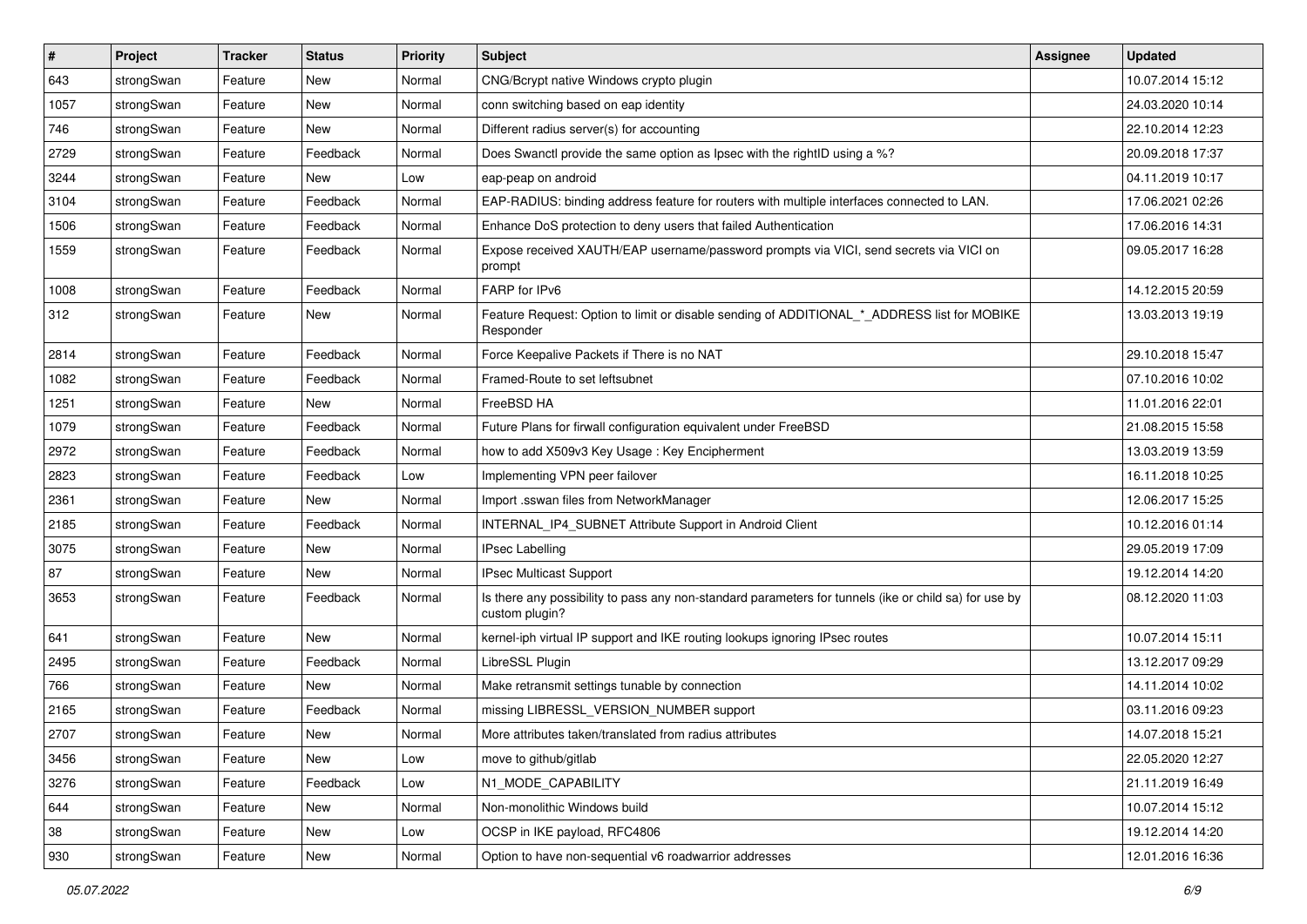| #    | Project    | <b>Tracker</b> | <b>Status</b> | <b>Priority</b> | <b>Subject</b>                                                                        | <b>Assignee</b>    | <b>Updated</b>   |
|------|------------|----------------|---------------|-----------------|---------------------------------------------------------------------------------------|--------------------|------------------|
| 2307 | strongSwan | Feature        | Feedback      | Normal          | Permit installation of trap policy for CHILD_SA configurations with unset local_addrs |                    | 26.04.2017 15:04 |
| 104  | strongSwan | Feature        | Feedback      | Normal          | Postgresql Db Support                                                                 |                    | 04.09.2019 10:05 |
| 640  | strongSwan | Feature        | New           | Normal          | Provide an init_once() abstraction layer                                              |                    | 10.07.2014 15:10 |
| 2202 | strongSwan | Feature        | Feedback      | Normal          | Radius NAS IP to be specified                                                         |                    | 18.01.2017 17:58 |
| 1000 | strongSwan | Feature        | Feedback      | Normal          | Raise ALERT_TS_MISMATCH in IKE V1                                                     |                    | 09.09.2015 12:47 |
| 2793 | strongSwan | Feature        | Feedback      | Normal          | Remote identity with certificate                                                      |                    | 15.10.2018 10:20 |
| 2727 | strongSwan | Feature        | New           | Low             | single pair of selectors per CHILD_SA                                                 |                    | 23.08.2018 12:08 |
| 2854 | strongSwan | Feature        | New           | Low             | Srongswan doesn't sending RADIUS Accounting-On/Off on start up / shutdown             |                    | 10.12.2018 10:19 |
| 3162 | strongSwan | Feature        | Feedback      | Normal          | Strongswan Android support for default DNS suffixes (UNITY_DEF_DOMAIN flag)           |                    | 29.08.2019 10:29 |
| 1253 | strongSwan | Feature        | Feedback      | Normal          | Strongswan doesn't support CA bundles                                                 |                    | 19.01.2016 11:23 |
| 215  | strongSwan | Feature        | New           | Normal          | strongswan NetworkManager plugin: make the "normal" ipsec configuration usable        |                    | 12.08.2012 04:47 |
| 162  | strongSwan | Feature        | Feedback      | Normal          | Submit ClusterIP patches mainline                                                     |                    | 14.12.2015 20:43 |
| 3651 | strongSwan | Feature        | <b>New</b>    | Normal          | Support for FC-SP-2                                                                   |                    | 07.01.2021 20:04 |
| 645  | strongSwan | Feature        | New           | Normal          | Support HeapAlloc() and friends in leak-detective                                     |                    | 10.07.2014 15:12 |
| 2095 | strongSwan | Feature        | Feedback      | Normal          | Support liveness check in Strongswan                                                  |                    | 31.05.2017 00:56 |
| 2668 | strongSwan | Feature        | Feedback      | Normal          | UE shall include the DEVICE IDENTITY Notify payload                                   |                    | 22.05.2018 13:48 |
| 3457 | strongSwan | Feature        | New           | Low             | user-friendly pkcs11 certificate selection                                            |                    | 22.05.2020 12:52 |
| 642  | strongSwan | Feature        | <b>New</b>    | Normal          | Windows Named Pipe stream and service                                                 |                    | 10.07.2014 15:11 |
| 397  | strongSwan | <b>Bug</b>     | <b>New</b>    | High            | Receive TS_UNACCEPTABLE errors                                                        |                    | 31.05.2017 00:35 |
| 994  | strongSwan | <b>Bug</b>     | <b>New</b>    | Urgent          | same rekey time for ike and child causes tunnel deletion for ikev1 in 5.2.2 version   |                    | 12.06.2015 12:31 |
| 1068 | strongSwan | <b>Bug</b>     | Feedback      | Normal          | strongswan 5.3.2 and IKEv1 in transport mode causes NO_PROPOSAL_CHOSEN error          |                    | 26.01.2018 13:30 |
| 2273 | strongSwan | <b>Bug</b>     | Feedback      | Normal          | Unable to install strongswan client helper on OSX El Capitan                          |                    | 10.03.2017 15:34 |
| 3285 | strongSwan | <b>Bug</b>     | Feedback      | Normal          | Virtual IPs on FreeBSD cannot set IPv6 addresses                                      |                    | 02.11.2021 11:04 |
| 542  | strongSwan | Issue          | Feedback      | Normal          | Nesting tunnels                                                                       | Andreas<br>Steffen | 07.03.2014 09:22 |
| 404  | strongSwan | Issue          | Feedback      | Normal          | TNC: Update HowTos and implement some compilation flag checking                       | Andreas<br>Steffen | 10.09.2013 13:58 |
| 406  | strongSwan | Feature        | Feedback      | Low             | TNC: Speeding up the Attestation process                                              | Andreas<br>Steffen | 10.09.2013 14:00 |
| 2493 | strongSwan | Issue          | Feedback      | Normal          | Pkcs11 Plugin Returns w/Bogus Return Code                                             | Jordan Hrycaj      | 12.12.2017 15:58 |
| 2494 | strongSwan | Issue          | Feedback      | Normal          | Problems With 64bit Slot IDs With Pkcs11 Plugin                                       | Jordan Hrycaj      | 12.12.2017 16:03 |
| 1165 | strongSwan | Issue          | New           | Normal          | StrongSwan Virtual Ip problem                                                         | Martin Willi       | 19.10.2015 23:59 |
| 960  | strongSwan | Feature        | Feedback      | Normal          | Raise ALERT_PROPOSAL_MISMATCH_IKE in IKE V1                                           | Martin Willi       | 30.08.2017 09:05 |
| 129  | strongSwan | Feature        | Assigned      | Normal          | Relations between ike/child/peer_cfg                                                  | Martin Willi       | 06.02.2012 10:50 |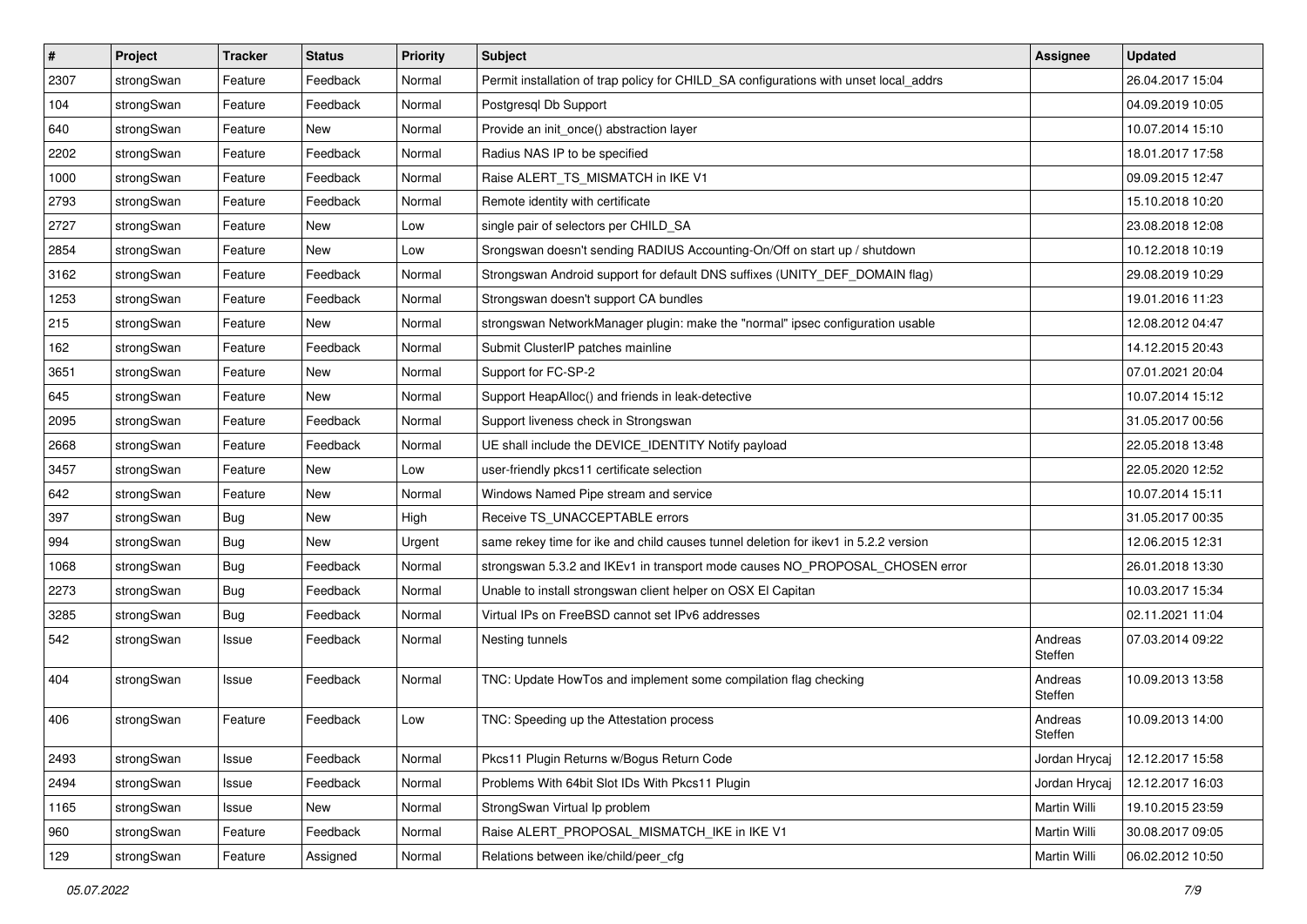| $\#$ | Project    | <b>Tracker</b> | <b>Status</b> | <b>Priority</b> | Subject                                                                             | <b>Assignee</b>          | <b>Updated</b>   |
|------|------------|----------------|---------------|-----------------|-------------------------------------------------------------------------------------|--------------------------|------------------|
| 456  | strongSwan | <b>Bug</b>     | Feedback      | Normal          | StrongSwan client for OS X crashes                                                  | Martin Willi             | 21.03.2014 12:16 |
| 3606 | strongSwan | Issue          | Feedback      | Normal          | Using ipsec tunnel from "foreign" subnet                                            | Noel Kuntze              | 26.10.2020 12:23 |
| 3626 | strongSwan | Issue          | Feedback      | Low             | "Always On VPN" not available in Fire TV 4k                                         | Tobias<br><b>Brunner</b> | 11.11.2020 12:41 |
| 3668 | strongSwan | Issue          | Feedback      | Normal          | Configuring the strongSwan Helm chart on openshift                                  | Tobias<br><b>Brunner</b> | 07.01.2021 16:33 |
| 3594 | strongSwan | Issue          | Feedback      | Normal          | How to see the traffic at ESP in UDP SPIs and forwarding rule                       | Tobias<br><b>Brunner</b> | 15.10.2020 13:57 |
| 3680 | strongSwan | Issue          | Feedback      | Normal          | How to unload a paritcular certificate from strongswan.                             | Tobias<br><b>Brunner</b> | 27.01.2021 09:28 |
| 3673 | strongSwan | Issue          | Feedback      | Normal          | IKEv2/IPSec MSCHAPv2 fails on Android 11 (API 30).                                  | Tobias<br><b>Brunner</b> | 17.01.2021 07:25 |
| 3291 | strongSwan | Issue          | Feedback      | Normal          | IPSec IKEv2 Client to VPN service 2                                                 | Tobias<br><b>Brunner</b> | 16.08.2020 12:58 |
| 3620 | strongSwan | Issue          | Feedback      | Normal          | L2TP/IPSEC ipsec.conf setting                                                       | Tobias<br><b>Brunner</b> | 12.11.2020 10:14 |
| 359  | strongSwan | Issue          | Feedback      | Normal          | <b>Mediation Server Connection</b>                                                  | Tobias<br><b>Brunner</b> | 16.07.2013 16:25 |
| 552  | strongSwan | Issue          | Feedback      | Normal          | move pki tool to ipsecdir                                                           | Tobias<br><b>Brunner</b> | 14.04.2014 13:52 |
| 482  | strongSwan | Issue          | Feedback      | Normal          | NAT-NAT connection                                                                  | Tobias<br>Brunner        | 09.10.2014 12:37 |
| 3560 | strongSwan | Issue          | Feedback      | Normal          | PSK tunnel working - Cert fails with fragmention errors                             | Tobias<br><b>Brunner</b> | 11.09.2020 14:15 |
| 3584 | strongSwan | Issue          | Feedback      | Normal          | Separate ipsec.conf file per conn and separate ipsec.secrets file per conn          | Tobias<br><b>Brunner</b> | 30.09.2020 17:06 |
| 462  | strongSwan | Issue          | Feedback      | Normal          | strongswan android app can not use on android 4.4 OS                                | Tobias<br><b>Brunner</b> | 06.01.2014 13:07 |
| 3636 | strongSwan | Issue          | Feedback      | Normal          | Tor behind VPN                                                                      | Tobias<br><b>Brunner</b> | 23.11.2020 14:09 |
| 3665 | strongSwan | Issue          | Feedback      | Normal          | When there is data flow, the VPN tunnel will not automatically connect              | Tobias<br><b>Brunner</b> | 05.01.2021 16:26 |
| 420  | strongSwan | Feature        | Feedback      | Normal          | Add more of the verbs that were supported by pluto to the updown plugin             | Tobias<br><b>Brunner</b> | 11.10.2013 07:56 |
| 243  | strongSwan | Feature        | Feedback      | Normal          | Configure routing table in peer                                                     | Tobias<br><b>Brunner</b> | 23.05.2013 20:03 |
| 2392 | strongSwan | Feature        | Feedback      | Low             | enable eap-ttls in Android client                                                   | Tobias<br><b>Brunner</b> | 04.07.2018 19:48 |
| 309  | strongSwan | Feature        | Feedback      | Normal          | Problem with Network Aliases for charon.interfaces_ignore and charon.interfaces_use | Tobias<br><b>Brunner</b> | 21.03.2013 19:32 |